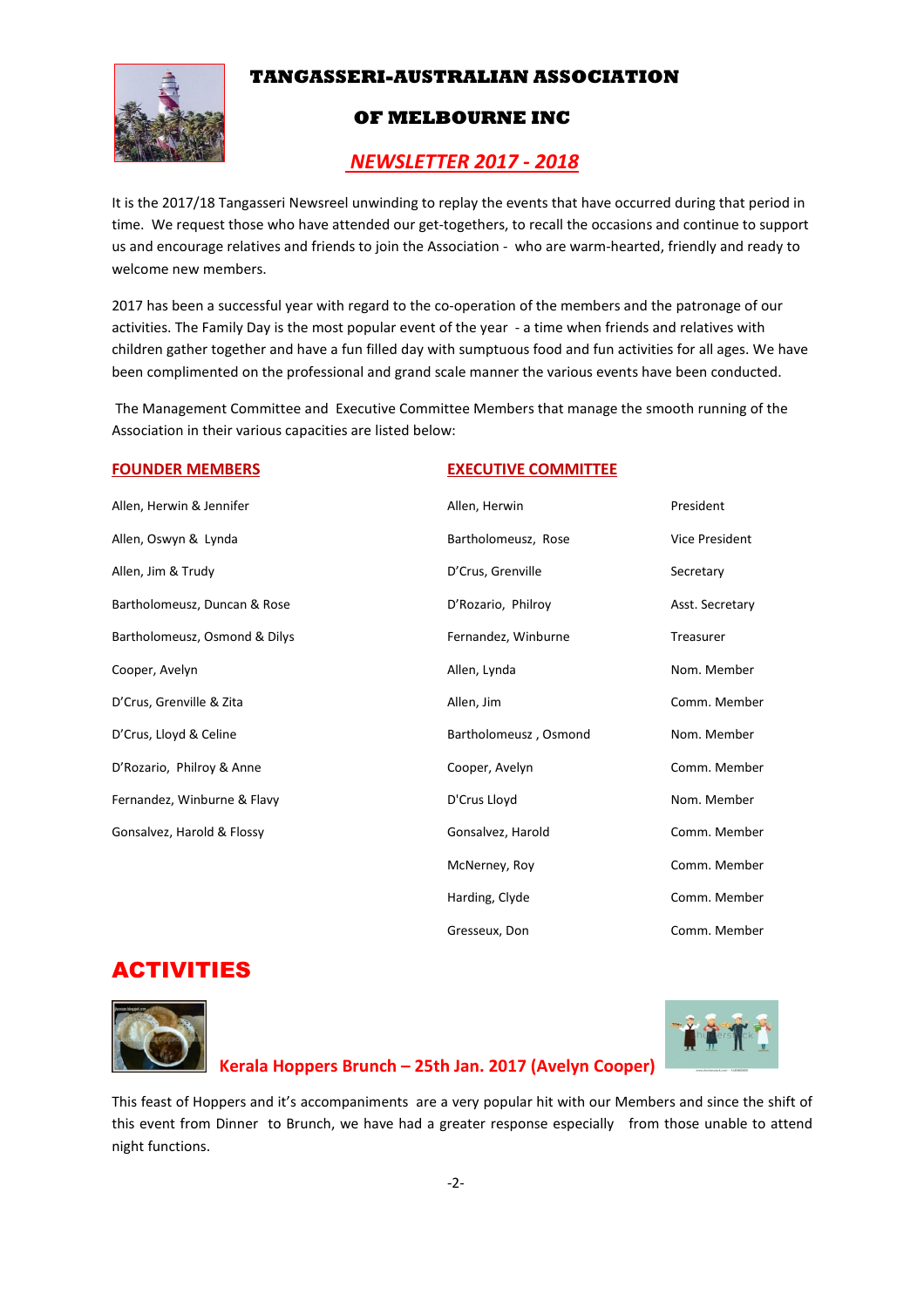The venue for this event was the Bon Beach Tangy Cricket Club premises, where our patrons enjoyed the ambiance of the surroundings. Following the welcome and greeting of the guests, patrons were able to converse with each other and catch up with all news. A couple of in-house games of 'housie' with attractive prizes which everybody enjoyed and light music for listening pleasure were part of the programme. The Chefs as usual excelled in their culinary delights - hoppers by the hundreds made from the Chef's magic blend of ingredients were baked and consumed, the spiced Egg Roast deliciously appetizing, the Pork Vindaloo by the Chef's secret recipe added a punch to the taste buds and Chicken Korma added that extra delicate flavour to the variety of dishes. The sweetness of Paisam was a soother to the palate after the exotic dishes. Credit goes to all the Chefs who cooked the exotic dishes and helpers in the Kitchen for their efforts in getting everything organised and on schedule.

Thanks to all members and friends who had contributed in organising this most popular event in our yearly program. Thanks also to all our patrons who commended us on the delicious home cooked dishes that they did justice to!

Patrons please spread the word around for our future 'Brunch' events.



### **ANNUAL DANCE - 05 August 2017 (Philroy D'Rozario)**



Due to the renovations being carried out at Springvale Town Hall, our Annual Dance was held at Gaelic Park Hall. The bands in attendance this year were International Country and Western Star Vanessa Bourne accompanied by 'The Urban Grooves' and the Popular Band 'No Limit'. Both bands put up a sterling performance. There were a number of Vanessa's fans including some from New South Wales and Tasmania who attended the dance just to hear Vanessa sing and she did not disappoint them. 'No Limit' also put up a super performance that saw the enthusiastic crowd on their feet exhibiting a variety of steps. As in previous years the dance was well organised and was attended by over 250 patrons. A number of our regular patrons were not able to attend due to other commitments. Another setback was the roadwork being carried out on Perry Road leading to a number of detours. There were patrons from other suburbs who were lost and not able to attend the dance. We sincerely thank all our patrons and our Members who attended and supported the function.

There were a number of fantastic prizes presented to the lucky winners on the day. For the second year, we had Sid Samuel set up a booth in the foyer to take photographs of families who wished to have their Family Portraits taken. It seemed to be very popular again this year. Our special thanks to the donors mentioned below for their continued support and goodwill:

*Roy McNerney - L.J.Hooker, Noble Park (Major sponsor) Shavan's Indian Restaurant – Patterson Lakes (Dinner voucher) Craig D'Rozario - Oak's Group of Hotels (Accommodation Voucher) SID Samuel Photography (Family Portraits Voucher) Jim & Trudy Allen (Case of Wines) Vanessa Bourne (CDs of her Popular Songs)*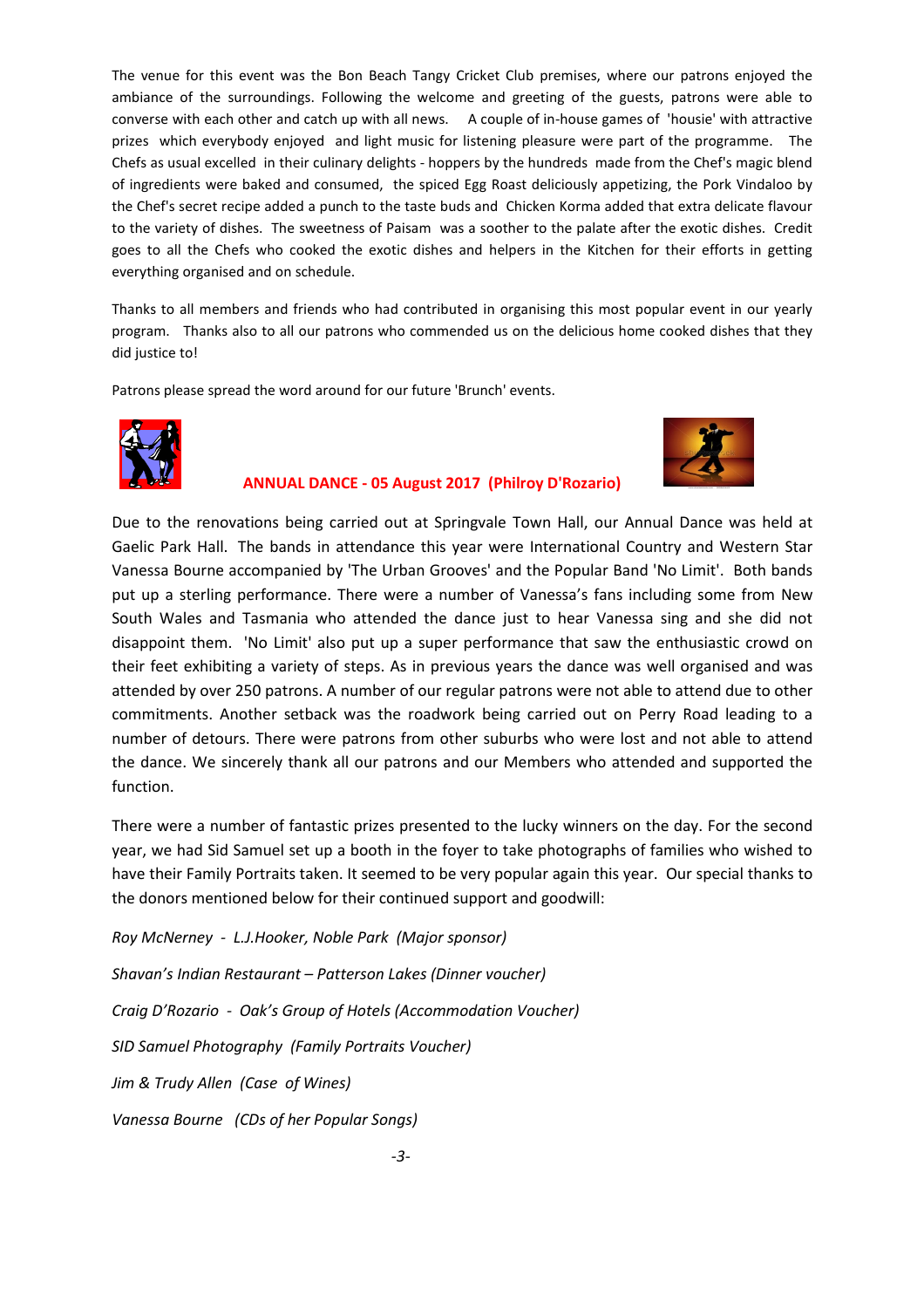*Ian Michael - The Creative Boys of Vepery (Myer Gift Voucher)* 

*Sharon Vardon -(Sistema Home-ware Containers package)* 

*Dushman Homes, N.R. Conveyancing and Kevin Quach Property Group -* 

 *(Super Market Gift Vouchers)* 

The food for the dance catered by 'Vishwanath Caterers' was excellent and very reasonably priced for the quality produced. The demand for their food was very good and patrons were really pleased with their catering.

We thank our Committee Members for their continued co-operation and participation in this annual event. We also thank our Master of Ceremonies Duncan Bartholomeusz who conducted the show very efficiently liaising with the Bands and also the Caterers.

 We are looking forward to our dance this year to be held at Springvale Town Hall on 04 August 2018. The Bands in attendance will be 'Next Generation'& 'Colors'.





 **ANNUAL GENERAL MEETING - 14 October 2017 (Grenville D'Crus)** 

The 22nd Annual General Meeting was held on Saturday 14 October 2017 at 7.00 PM at 'The Ceylon Centre' 217 Clarke Road, in Springvale. The meeting was attended by 54 members.

The President, Herwin Allen welcomed the members to the meeting and called upon them to continue supporting the Association by active participation in the various activities and thanked them for their presence. He thanked the many sponsors and donors of prizes for the various functions held and expressed his appreciation to the members of the committee who had worked tirelessly for the growth of the Association during the year.

The Annual report and the financial statements for the financial year ending 30 June 2017 were presented by the Secretary and Treasurer respectively.

It was heartening to see many members take active part in discussing issues arising from the reports, seeking clarifications and providing suggestions for the growth and success of the Association.

The President then presented mementos to members who had completed 10 and 20 years continuous membership with the Association.

 In accordance with the Constitution, the election of members to the Executive Committee for the next two years was held. As there was no contest for any position, the existing committee members were re-elected to the Executive Committee (as listed on page 1).

The meeting concluded with a vote of thanks, followed by a 'Members only' dinner.





 **SENIORS' NIGHT – 27th October 2017 (Rose Bartholomeusz)** 

Time and time again this night has proved to be one of the most enjoyable nights for our seniors. Once again the event was held at the Noble Park RSL Club and attended by 58 Seniors. This prebooked function was subsidised by the Association.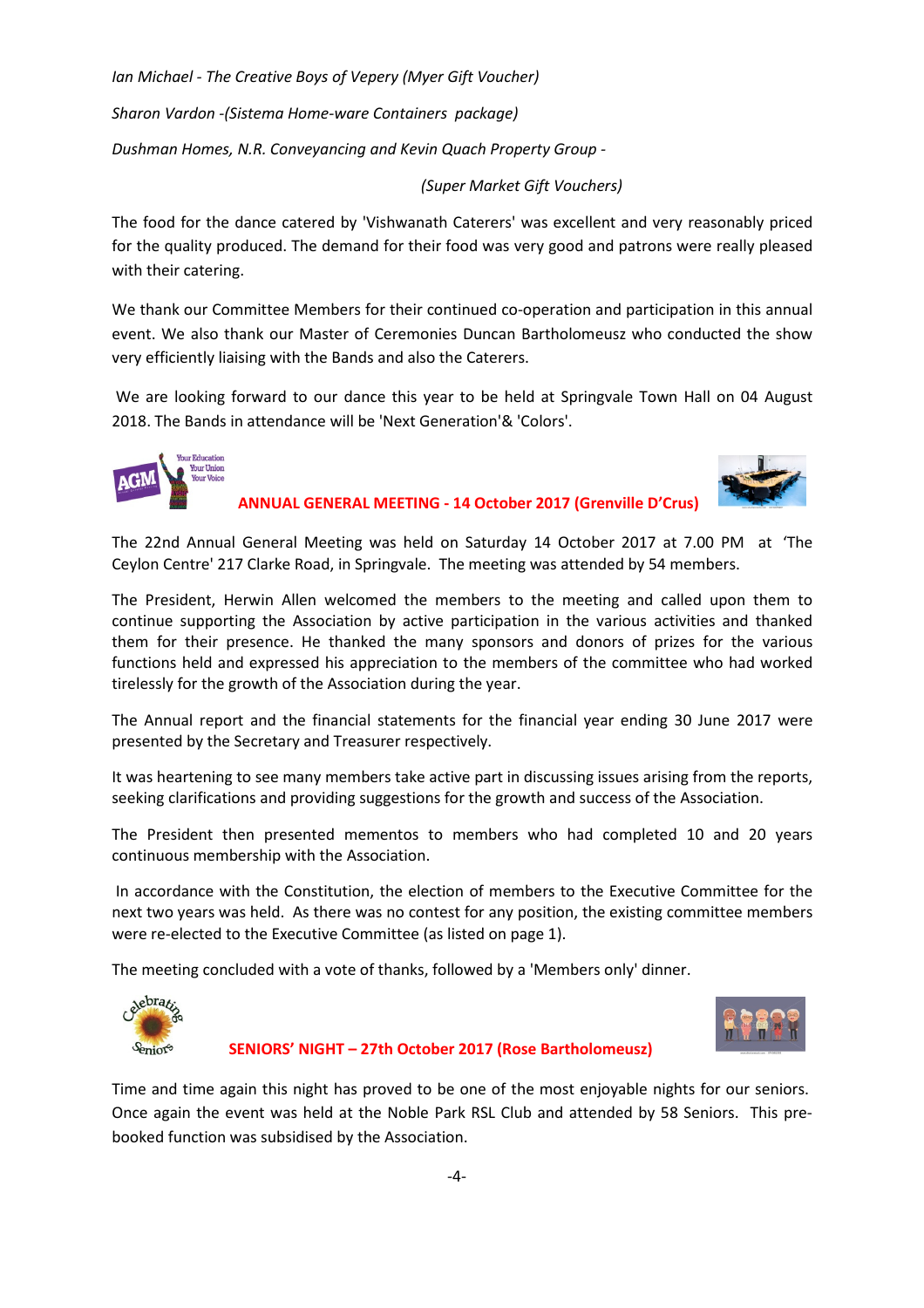Although our ever popular "Lone Star - Andy" was not performing on that day, our group had an enjoyable evening dancing to the music of the RSL band for the day. The three-course dinner and complimentary drink was very good and appreciated by all.

It was great to see our seniors chatting with one another and making the best of the night to catch up with friends. The pokies added to the entertainment for those who wanted to try their luck but we definitely did not end the night with a new millionaire! Our grateful thanks to the organisers.

As always, please book early for this function when announced!.



#### **FAMILY DAY & CHRISTMAS TREE – 03 December 2017 (Herwin Allen)**

The premier event for the year is the FAMILY DAY where Mums and Dads, Grandparents, Teenagers and kids participate in sports and games, carol singing, enjoy a barbecue, and welcome Santa and most importantly the enactment of the Christmas Pageant.

Over 120 patrons were not deterred by the cyclonic conditions, braved the weather and attended the Association's Family day function at St John Vianney's Church Hall, Mulgrave on the 3rd of December 2017. Due the weather conditions plan B was put into operation and all activities were held indoors.

The aroma emanating from the indoor barbecue grills indicated that food was ready to be served and commence our activities for the day. Tasty sausages, moist Mince Burgers, sliced Bread and Bread rolls, Leafy fresh salads and the mouth watering Chilli Chicken together with the Spicy Sauces were consumed by all. Everyone did great justice to the delicious food. Credit goes to 'Vishwanath Caterers' for the gourmet BBQ that was prepared and for their excellent service.

Sports and games were next on the agenda. Being indoors there was a restriction on space and activities. The toddlers got off to a good start displaying their motoring skills. Mum and the tots were engaged in the sweet race, musical chairs, while the bigger children participated in the lime and spoon race, three legged race and a few relays. The seniors also had a chance to display their skills in musical hats and ringing the bottle.

From a fast and furious sports and games we went into carol singing. The carol singers together with the community and two guitarists in accompaniment sang many a Christmas carol. The hall resounded in joyfulness with the spirit of Christmas carols and welcoming the season of Christmas.

The Nativity Pageant was exceptional. Definitely this pageant portrayed by all the children was the highlight of the day from the great comments received from those present. Christmas is a very special time for children. All the 40 kids had a role to play appearing in appropriate costumes and with splendour. Dressed as Mary, Joseph, the Angels, Innkeeper, the Shepherds and the Wise men made them very special. Those with the placards felt very important as they also depicted the story of Baby Jesus. Mums, Dads and Grandparents were filled with pride seeing their kids participate.

Santa's Helpers were busy around the Christmas tree arranging the toys while the children were seated on the floor restless awaiting the arrival of Santa. '.Jingle bells' heralded the arrival of Santa.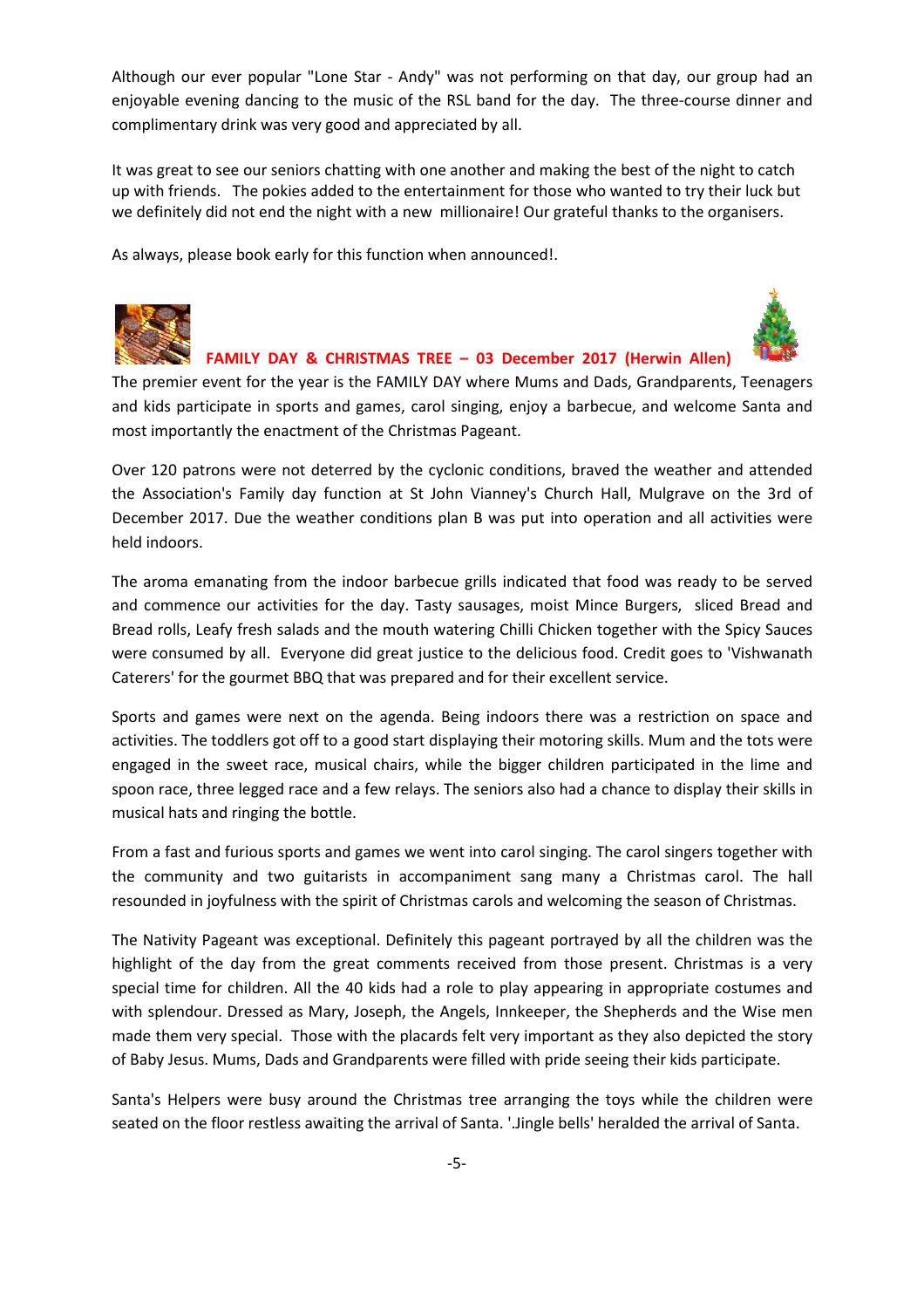Pandemonium welcomed Santa as the children were scrambling for the lollies disbursed by Santa. Toys and also the prizes to the winners of various sporting activities were presented by Santa. It was refreshing and wonderful to see the happiness and smile on the kids' faces receiving his/her gift. The day's activities concluded with a round of carol singing.

A big thank you to the Management team, the Caterers, those who helped in organising the Sports , and the Pageant, the Guitarists and the Carol vocalists - for all their support and ensuring that all the events ran to schedule and one cannot forget the exuberance of Santa. Last but not least thanks to you, the members and visitors who contributed to the day's success - your patronage plays a significant part in our Association.



### **ANNUAL COMMUNITY CRICKET MATCH - 25th Feb. 2018 (Herwin Allen)**

The community cricket match was held at the Bonbeach Cricket club grounds on the 25th of February 2018 between the Association members of the Northwest and the Southeast. It was an overcast day and the weather threatening but cool and ideal for a game of cricket.

#### *Team - Northwest*

Gavin Pereira (capt), Ian D'Nazereth, Karl Cooper, Dave Thomas, Aldrin Allen, Matt Allen, Rayburne Allen, Thomas Allen, Elroy Allen, Andre Thomas, Gerard Pereira..

#### *Team - South East*

Mervyn D'Rozario (capt) Michael Gonsalvez , Corey Martin, Don Fernandez, Aldin DeCouto, Jake D'Rozario, Don Gresseux, Liam Fernandez, Craig D'Rozario. Peter DeCouto, David Fernandez

On a green top pitch Northwest captained by Gavin Pereira won the toss and elected to bat. Northwest were soon in trouble losing their first two wickets of Ian D'Nazereth and Karl Cooper for 1 run. Gavin counterattacked with a hard hitting 19 runs with 3 fours and a five. He was ably supported by Aldrin Allen who top scored with 20. Dave Thomas 11 and Matt Allen 13 were the other main contributors. Northwest managed to score a credible 106 in the allotted 20 overs. The main wicket takers for the Southeast were Mervyn D'Rozario and Don Fernandez who took 2 wickets each.

After having a barbecued lunch Southeast captained by Mervyn D'Rozario commenced their innings. They soon lost their first wicket at 16 with Michael Gonsalvez being out for 9, but Corey Martin 22 Don Fernandez 36 (5 fours and 1 six!) and Aldin DeCouto 16 continued their attacking cricket and the score soon raced to 108 for the loss of 6 wickets in 19 overs . Southeast won the match by 4 wickets.

There were a few budding youngsters who displayed their cricketing talent. Twelve year old Andre Thomas from the Northwest displayed his all round potential by scoring 11 not out and taking 2 wickets in his bowling stint. Similarly 11 years old Jake D'Rozario had a good game scoring 8 runs for Southeast and he also took a wicket. It should also be mentioned that 10 yr old Thomas Allen from Northwest also did bat well for his 5 runs.

Aldrin Allen and Don Fernandez were awarded prizes for top scoring for their respective sides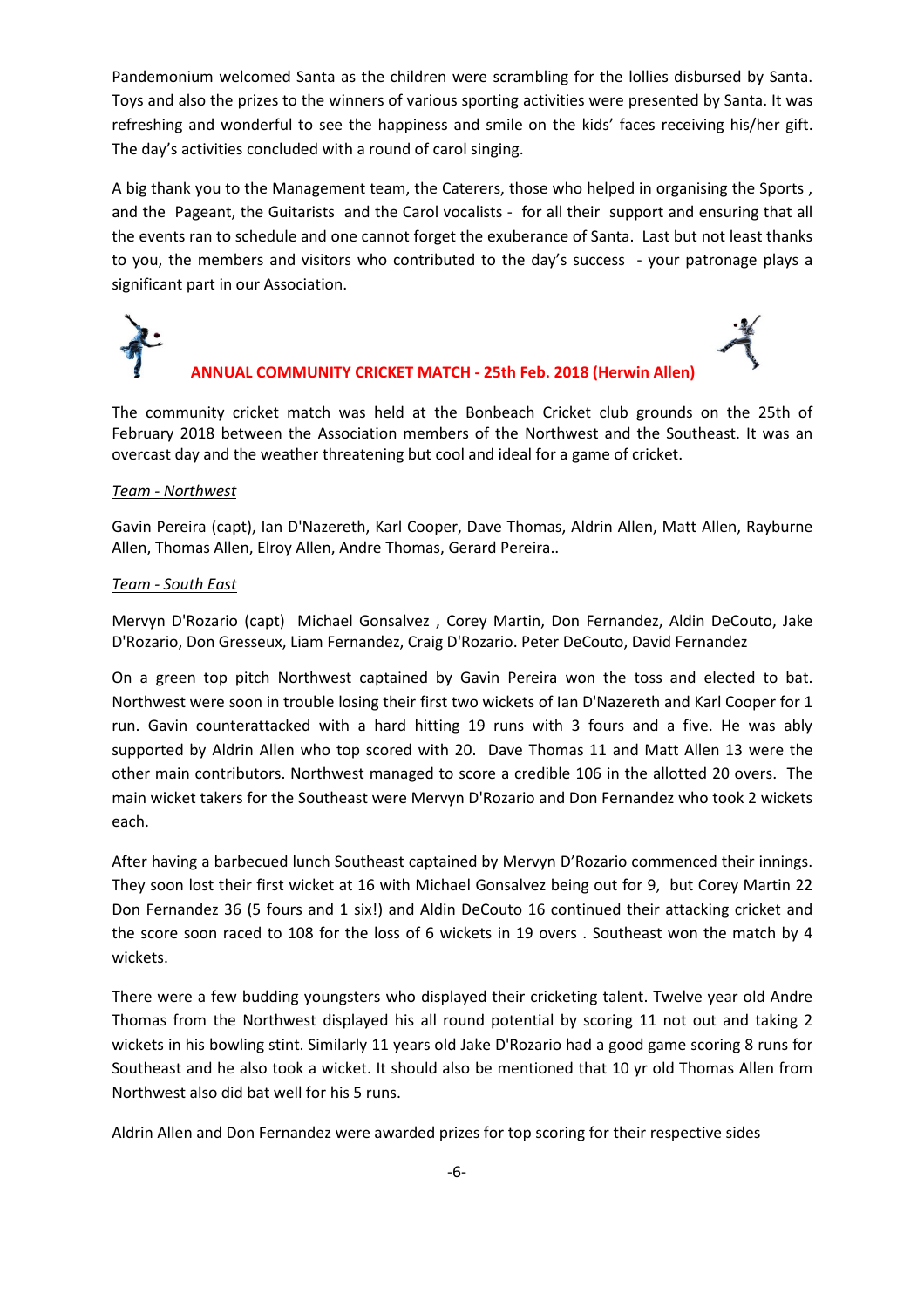It was a great day for the community and the game of cricket as it was played in the true spirit of sport. Special thanks to Mervyn D'Rozario and Locky Fernandez for organising the two teams and all Committee members who worked hard for its success, especially providing the BBQ snacks.

#### **OTHER MATTERS**

# **INDIA'S 70th INDEPENDENCE DAY - CONCLUDING CELEBRATIONS**

The Secretary - Grenville D'Crus was again privileged to attend the conclusion of India's 70th Independence Day celebrations at the Bayview Eden Hotel, Melbourne on 16th August 2017 at the invitation received from the Consul General of India in Melbourne. The function was well attended by a number of Ministers, Ex- Premiers, Diplomats and a cross section of the Indian Community Businesses and Social/Cultural organisations



#### **INDIA'S FESTIVAL OF TOURISM CELEBRATIONS - PRESENTATION**

At the invitation of the Consul General of India, Melbourne, the Secretary Grenville D'Crus attended the presentation in regards to the celebrations held at the Consulate of India, Melbourne premises on 18th October 2017. Association members - Alwyn & Rita Fernandez, Alfie Fernandez, Robert Santiago and Zita D'Crus - also attended the function together with the Indian Business Community and other dignitaries.



#### **THE TANGASERRI ANGLO-INDIAN BENOVELNT FUND**

The Tangasseri -Australian Benevolent Fund continues to assist the community in Tangasseri. This fund is under the auspice of the All India Anglo-Indian Association, Tangasseri Branch who disburses these funds for:

(a) Subsidising living costs to the aged/destitute (b) Fees and purchase of books for children and

(c) for the purchase of toys for children and gifts for the aged during Christmas.

We are ever grateful to the All-India Anglo-Indian Association, Tangasseri for volunteering their services.



#### **RECOGNITION AND THANKS TO ALL OUR SPONSORS**

The Association is extremely grateful to all those who have given their time/talents and efforts for the benefit of the Association Your loyal support over the last two decades has been fantastic and is much appreciated. We look forward to your ongoing patronage and we anticipate more volunteers to assist us in our events.

#### *Note:*

Appropriate items for our next Newsletter may be forward by email to: *tangyausassoc@yahoo.com.au* 

*Disclaimer: Every effort has been made that the material in this Newsletter was accurate at the time of publication. The Association accepts no responsibility for any loss or damage incurred at the time of publication.* 

 *Avelyn Cooper - Editor, Communications Team*